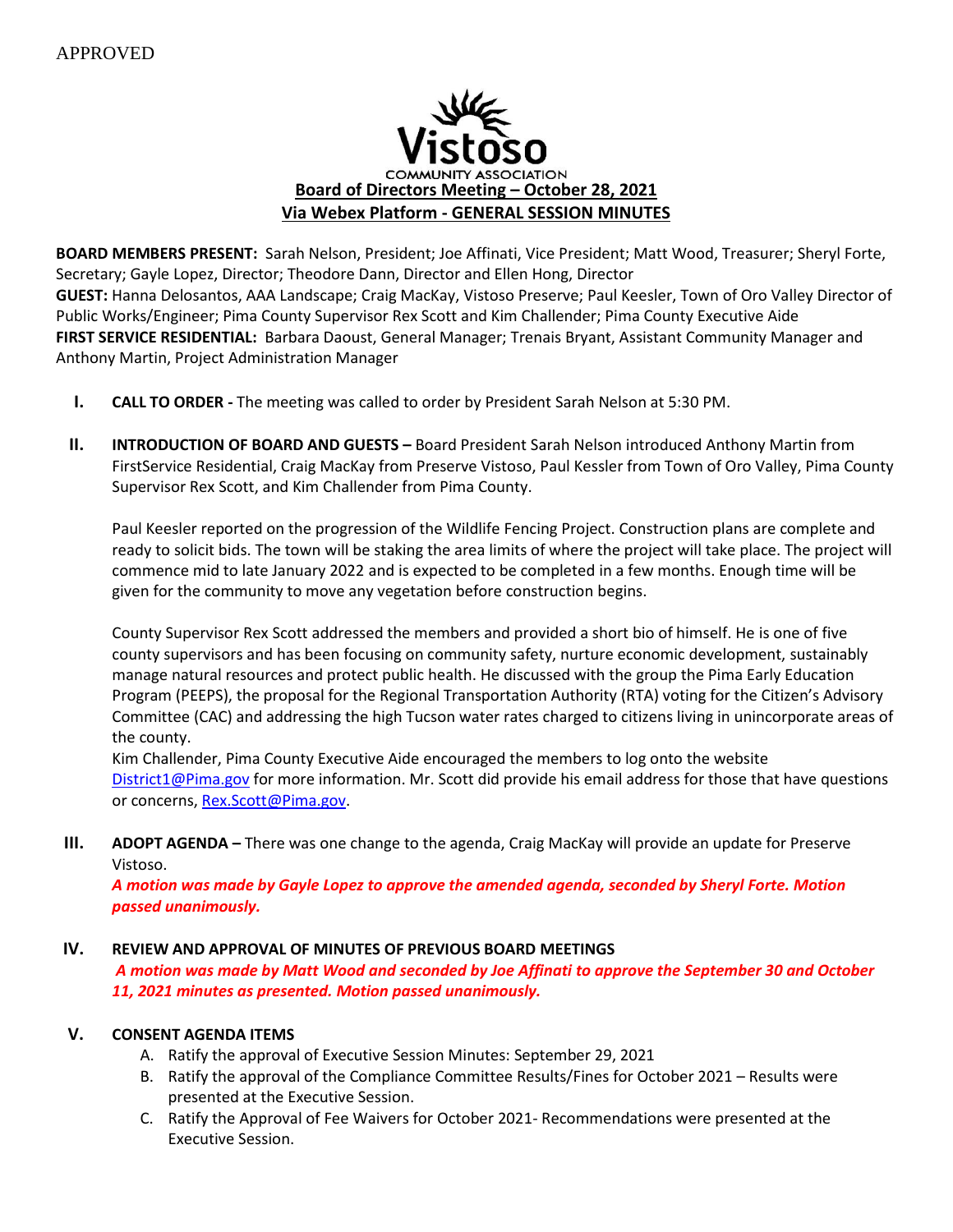# *A motion was made by Matt Wood, seconded by Joe Affinati to approve the consent agenda items. Motion unanimously passed.*

#### **VI. REPORTS**

- A. **Management Report –** Management reported on the following topics:
- $\triangleright$  For the month of September 2021

ARC Submittals: 59

Work orders received: 27, still open from the month 9

Walk-ins: 25

Calls: 174

Tennis keys processed: 7

 Violations: 128 new, mostly parking followed by landscaping and trash cans Total number of violations currently are 684.

➢ RVB Street Lights

 The Board at the September meeting discussed and are diligently working on the street light issue along RVB. They have solicited an outside party for assistance on this project. Management has found an electrical engineer that has helped the City of Tucson with their lighting issues. Christian Monrad of Monrad Engineering has submitted a proposal to the board for consideration. This topic is on the agenda for further discussion.

➢ Hohokam Park

 We have been experiencing periodic electrical outages at the tennis courts and ramadas. Sovereign Electric was contacted to come out to address.

➢ Parks & Recreational Facilities

 Third Degree Recreation has started to install the new playground at Hohokam Park. The sections for the Monticello Park came in damage and Jonathan Cooper is waiting for the replacement parts.

- ➢ Dawn & Woodburne Irrigation Line Broken common area irrigation line located at Dawn & Woodburne needed to be relocated from the front yard of a homeowner's property. The roots from a tree were the cause of several leaks. Project has been completed.
- ➢ Landscaping Projects The following projects have been completed:
- The water meter separation for Cortona and Siena
- East Moore Rd. 2<sup>nd</sup> Median Plant Replacements
- Removal of two Saguaros RVB median north of Vistoso Highlands & common area on Kehune Ct.
- Dead tree removal north and south of Stone Canyon entry way
- Dead tree removal located at (1) Arrowsmith & Rancho Vistoso Blvd., (2) Moore Rd. west of Eagle Summit on the north shoulder, (3) Moore Rd. just west of Eagle View Dr. and (4) Rancho Vistoso Blvd. at the Sanora Vista entry way monument
- ➢ Moore Loop Road Park (Valley Vista)

 New combination locks have been installed on the bathrooms. The bathrooms were cleaned the week of October 18, 2021 and will be placed on a daily cleaning schedule. Since there is no lighting in the restroom facilities, the bathrooms will lock down at dust and reopen at dawn. North West Exterminating will treat the restrooms and ramada areas on the same schedule as Hohokam and Wildlife Parks. Communication to the homeowners will go out shortly to let them know they are open to members and how to receive the combination to gain access. The dog park signs have been ordered for Hohokam and Valley Vista area parks. AAA Landscape has started to install dog bags at the Valley Vista area park. The playground maintenance remains under Mattamy's responsibility.

 $\triangleright$  Shredding Event

 The shredding event is scheduled for Saturday, November 13 from 8:00am – 12:00pm or until the truck is filled. The drop off point is at the parking lot at 945 W. Vistoso Highlands Dr. Communication has been sent out on this event.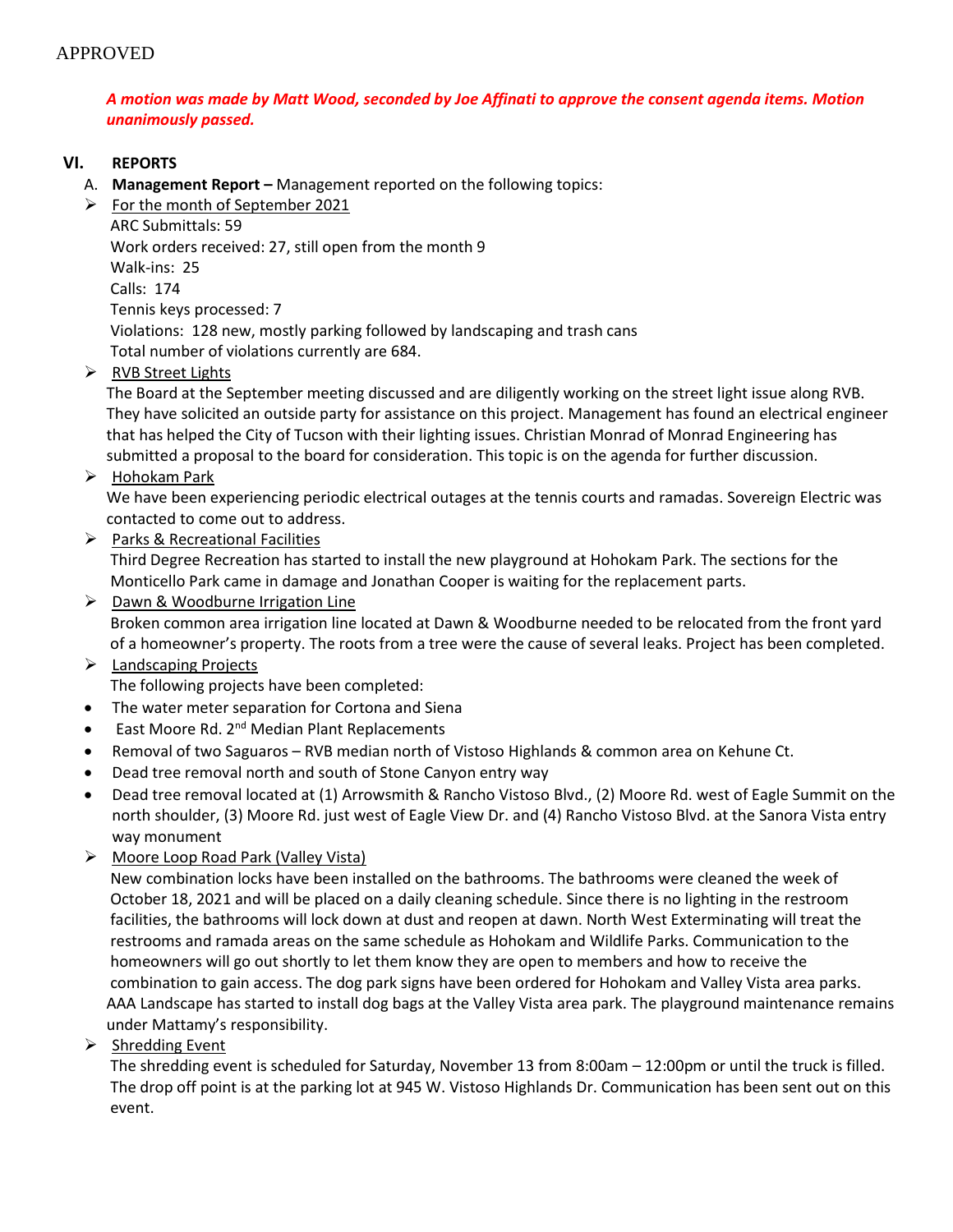## ➢ 2022 Proposed Budgets

 Both the Finance Committee and the Board have been working on the propose budgets for the Master Association and Siena. At the October 28, 2021 general session meeting the board will be considering the final draft budget for adoption. The propose budget reflects no assessment increase for the Master Association and \$5.00 per month or \$15.00 per quarter for Siena.

➢ Capital Projects

 The board has approved three capital projects last month: Siena sealcoating, replacement of irrigation controllers and replenish landscape granite along Vistoso Village Dr. Contracts have been signed and returned to vendors. Notification will go out to homeowners that are affected with details once the jobs have been scheduled.

➢ Vistoso Crossing

Management has been in contact with David Laws, Town of Oro Valley Permitting Division Manager to discuss the release of the construction and landscaping bond for the Vistoso Crossing neighborhood. Richmond American is required under the construction bond to repair the barrier railing at the corner of Moore and La Canada, the drainage area at the same corner and to repair a leaking controller. He agreed to look at the common area walls. As for the landscape bond Richmond American has not requested an inspection from the town. Management has provided a list of concerns for them to consider.

- B. **Financial Report of the Association –** Board Treasurer Matt Wood reviewed the financial report.
- $\triangleright$  Revenues continue to be very close to budget.
- $\triangleright$  Legal expenses are well over budget.
- ➢ The association retains Anthony Martin from FirstService Residential to work on major projects such as Bridal Veil, Greenway Channel and the Mattamy and Valley Vista turnover.
- $\triangleright$  The association should end the year with a significant operating budget surplus and reserve accounts surplus as we unable to contract all the projects we planned. Next year will be a huge year for projects.  *A motion was made by Sheryl Forte and seconded by Gayle Lopez to accept the September 2021 financial reports. Motion passed unanimously.*
- C. **Landscape Report –** Hanna Delosantos from AAA Landscape reported:
	- ➢ Overseeding has been completed except for the Tangerine and Oracle monuments, Cortona and Somerset Canyon parks. They will be watering the turf to get the seed to germinate.
	- $\triangleright$  Richmond American has been conferring with AAA Landscaper regarding the controller that needed to be repair at Vistoso Crossing. This is now completed.
	- $\triangleright$  They also working on the proposal for Greenway Channel project.
	- $\triangleright$  AAA Landscape will be installing in line meters at the Tangerine Monument to assist in calculating water consumption. This is an added value project, no cost to the association.
- D. **Preserve Vistoso Update –** Craig MacKay explained that in early October there was agreement made between the Conservation Fund and Romspen Group for the 202 acres. Their focus is to raise \$1.8 million dollars for the property by December 15, 2021. They have a strong campaign to raise the funds.
- E. **Pickleball Update -** At the September 30th Vistoso Community Association General Session Meeting, four out of seven Board Members approved Gayle Lopez to research pickleball.
- F. **Project Administration & Proposals** Anthony Martin from FirstService Residential reported on the following projects.
	- ➢ **Bridal Veil Erosion Project**  Management continues to pursue bids for this project. All proposals will be presented to the board for discussion at the December board meeting.
	- ➢ **Greenway Channel Proposal –** Management has currently received one bid back and will pursue at least two more proposals. All proposals will be presented to the board at the December meeting.
	- ➢ **2021 Vistoso Paint Project Update –** The paint project for Horizon has been placed on hold until the trees are removed, and the walls are repair.
	- ➢ **Exterior Wall Repairs Update –** Management presented a proposal from AAA Landscape to remove the 10 common area trees and prune 4 trees that are located close to the Horizon wall which caused damage. The Park & Landscape Committee did review it and is recommending this project to the board for consideration.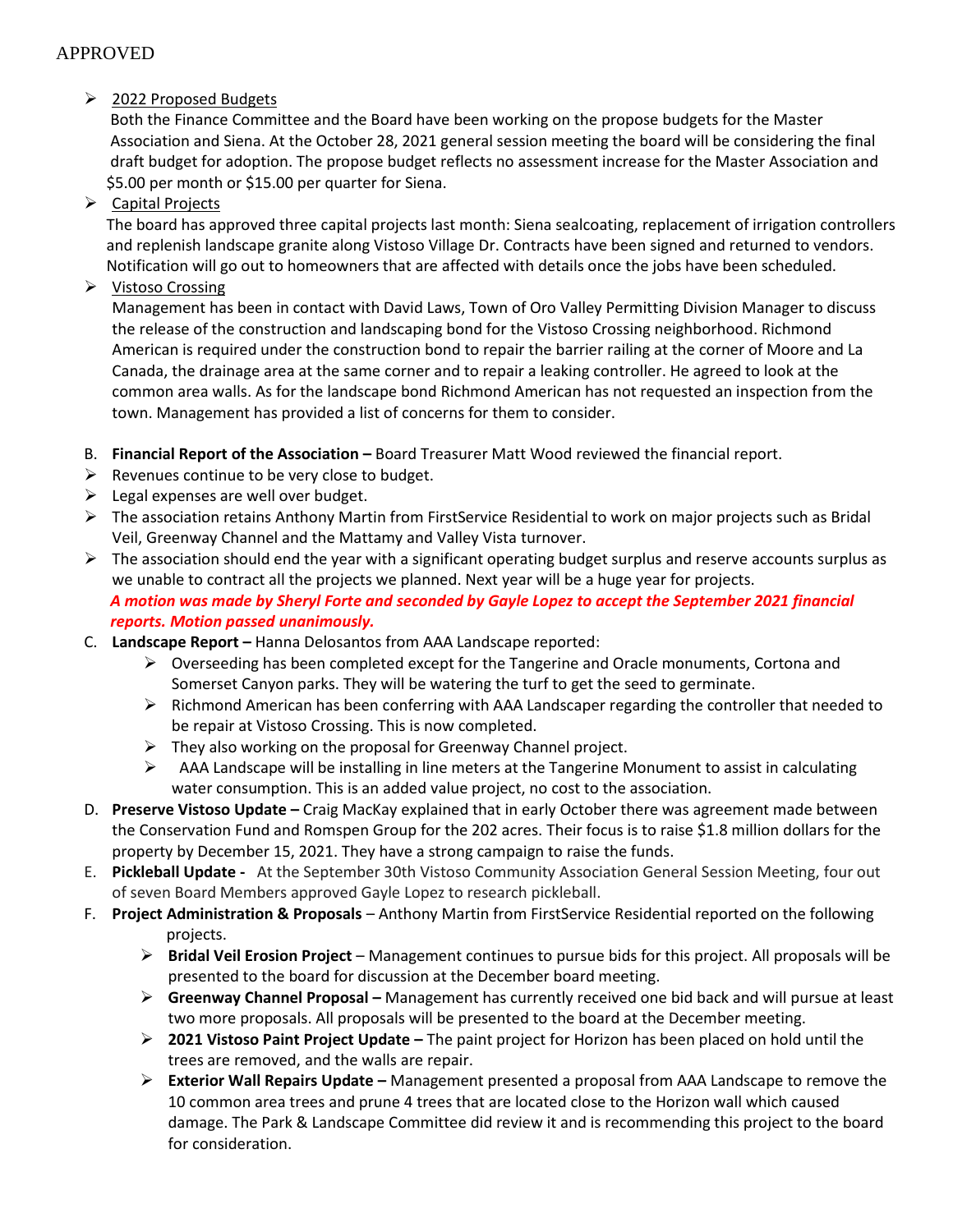# *A motion was made by Sheryl Forte and seconded by Matt Wood to approve the AAA Landscape proposal to prune 4 trees and remove 10 trees along the Horizon wall. Motion was unanimously approved.*

Discussion ensued on repairing the Horizon wall that has been damaged by the trees along the Horizon wall. The board reviewed the bid by the current contractor Klean up Patrol.

*A motion was made by Sheryl Forte and seconded by Matt Wood to approve the Klean up Patrol Services proposal to repair the walls at 12203/12233, 12243/12323 and 12331/12495 N Echo Valley. Motion was unanimously passed.* 

- ➢ **Valley Vista & Alterra Turnovers –** The board was presented with a detail report identifying the findings of an inspection completed by Anthony Martin from FirstService Residential. Since the video connection was poor the discussion was delayed until the December meeting.
- ➢ **Siena Crack Fill & Seal Coating Update** Siena homeowners have received notice of the upcoming project. The postal service and trash contractors have been notified. The gate company will be holding open the gates during the project days.

#### **VII. COMMITTEE REPORTS**

- A. **Architectural and Landscape Review Committee –** Sheryl Forte reported the that the Governing Documents Committee did a brief presentation at their last meeting. The committee has been discussing the Center Pointe plant list and clarifying design guideline language.
- B. **Communication Committee** Dan Sturmon reported that the next newsletter release date is November 1. The newsletter will encompass topics on water conservation, a series on design guidelines, the importance of elections, having committees and reserve studies.

**Compliance Committee** – Joe Affinati reported that for the month of August there were 176 violations, for September 127 and in October 120. We are trending in the right direction and if this continues the association might be able to reduce the need of one night-time parking patrol. The new legislation bill 2395 prohibits any part of a vehicle, including the hitch, trailer, block a sidewalk or impedes pedestrian use of the sidewalk that is not consistent with the Americans with Disabilities Act. This new law will be enforced by the Town of Oro Valley Police and can result in a fine of \$250.

*C.* **Finance Committee** – Matt Wood reported the committee finished the draft 2022 budget, met with Vance Falbaum from RBC, and discussed the results of the first 9 months of the year. The association has all their money in high quality bonds, no stocks to limit risk. By doing so the association also limits the potential increase which is a trade- off with low risk and low reward.

The board and the Finance Committee met to discuss the 2022 budget for VCA and Siena. The committee made a few adjustments, and the board received the proposed budget last week. In the Siena budget the only sticking point is the reserve study item for \$620. The board agreed to remove this from the budget, but the finance committee voted to keep it in and let the board decide.

*A motion was made by Joe Affinati and seconded by Sarah Nelson to adopt the 2022 Siena budget with the \$15.00 per quarter increase and to remove the \$620 for the reserve study. Motion was approved unanimously.* 

In reviewing the VCA 2022 budget, Matt Wood explained that this budget moves a considerable sum into the reserves from \$450,000 this year to \$700,000 in 2022. \$200,000 of this increase is earmarked for drainage area projects. The operating budget surplus in 2021 will be around \$115,000. Finance Committee Member David Light's calculation shows year end 2022 surplus around \$940,000 even with a large shift to the reserves. Veronica Alvarez from FirstService residential will be requested to verify.

Homeowner Suresh Persaud, 12769 N Lauterbrunnen in Valley Vista informed the board that there is erosion at the southwest corner of Lauterbrunnen and Moore Loop Rd. The Valley Vista common area has been turned over to the association and FirstService Residential just completed an inspection of the area. The board has just received the report and the board will have discussion on the erosion issues identified to determine a course of action.

*A motion was made by Matt Wood and seconded by Joe Affinati to approve the 2022 VCA budget. Motion passed unanimously.*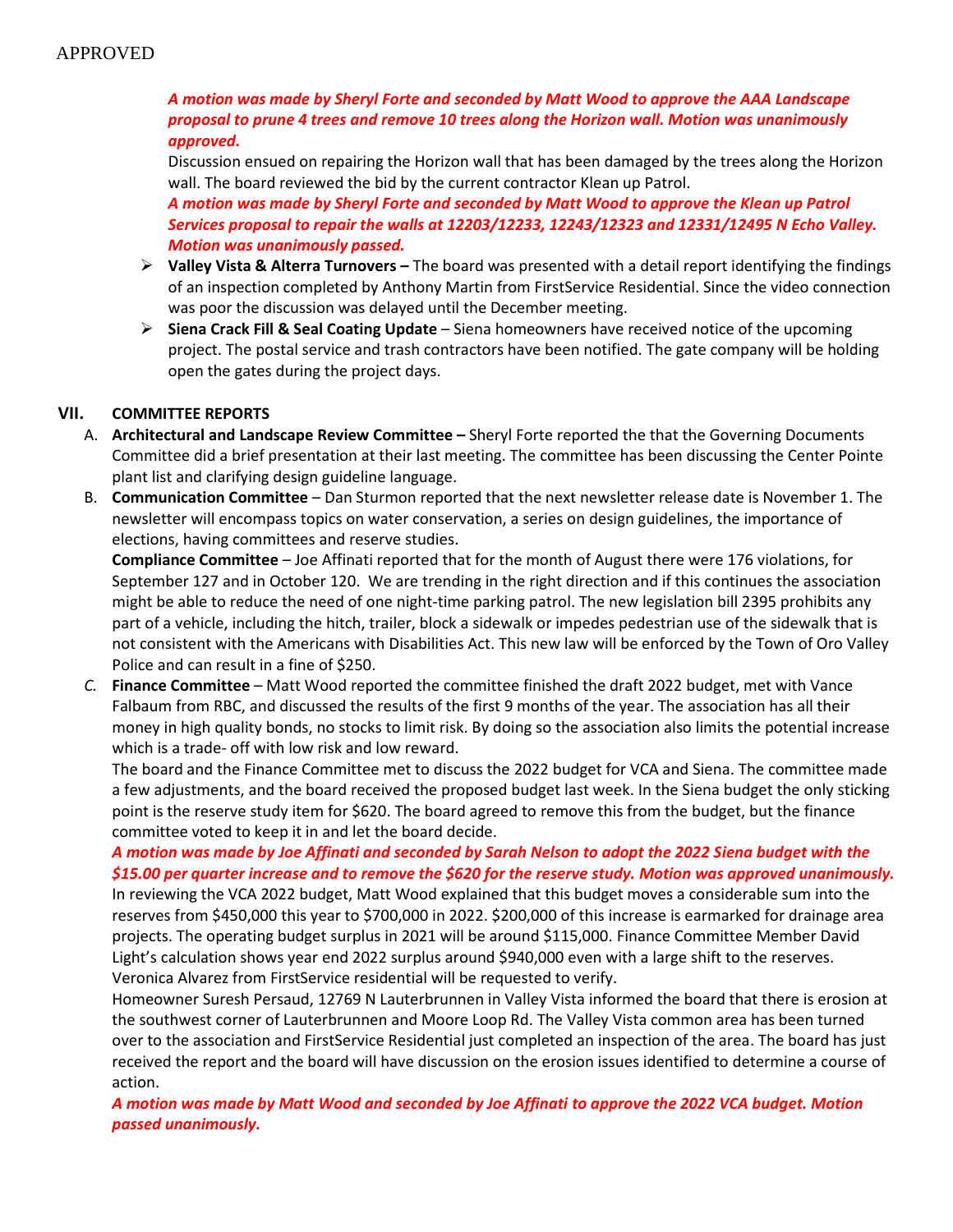- D. **Governing Documents Committee** Sarah Nelson announced that the committee did present the power point to the ALRC and will be discussing their feedback at their meeting on November 3. The committee will be coming back around to the board for decisions on pertinent items to move forward on this project.
- E. **Nominating Committee** First committee meeting is scheduled for November 9 and staff has been updating their notebooks. Members are encouraged if interested to run for the board. There will be four open seats: 2 single family, 1 multifamily and 1 commercial.
- *F.* **Parks & Landscape Committee**  Susan Wood reported the committee has been discussing water reduction in parks, pickleball and park maintenance. The committee did review the AAA Landscape proposal for trees to be removed along the Horizon wall and is recommending the project for board consideration.
- **VIII. COVID 19 –** The CDC rating still ranks high for the Pima County area. Management will continue to monitor.

#### **IX. HOMEOWNER FORUM**

 $\triangleright$  Robert Feltes, 486 W Woodlawn Dr., spoke on water conservation and shared that the Vistoso Community is so far ahead from other communities addressing this issue. He suggested that pressure should be put on the surrounding communities to address water consumption. It would be a shame not to have green areas in our parks and finds it attractive to many homeowners.

# **X. OLD BUSINESS**

# A. **VCA Onsite Office Search Update**

The association is currently looking at two potential spaces: Rancho Vistoso Shopping Center (1200 sq. ft.) located at 12995 N Oracle Rd. and Mountain View Plaza (1900 sq. ft.) at 1171 E Rancho Vistos Blvd. In reviewing the numbers to demise the suite in half at the Rancho Vistoso Shopping Center, it was found to be more costly. The revised numbers just came from NAI Horizon for the entire suite prior to the meeting and will be presented at the December meeting for board discussion. As for the suite at Mountain View Plaza, the association is still waiting on verification on the monthly numbers.

#### **XI. NEW BUSINESS**

# *A.* **Electric Engineer/Street Lighting Proposal**

The board reviewed and discussed the proposals from Monrad Engineering and Mountain Power Electrical to identify the cause of the outages along RVB and to devise a plan to repair the problem.  *A motion was made by Matt Wood and seconded by Gayle Lopez to approve the proposals from Monrad Engineering to oversee the project and the proposal from Mountain Power Electrical Contractor, Inc. to determine repairs to address the street light outages. Motion was unanimously approved.* 

#### B. **Appointment to Finance Committee**

The board reviewed the application from Linda Longlet to join the Finance Committee. The appointment would be until March 2022.

 *A motion was made by Matt Wood and seconded by Gayle Lopez to appoint Linda Longlet to the Finance Committee. Motion carried.* 

#### C. **Golder Ranch Fire Department/Aviva Toy Drive**

Golder Ranch Fire Department in conjunction with Aviva Children's Services is conducting a toy drive from November 15 until December 15, 2021. The board discussed supporting both organizations efforts in this event.

*A motion was made by Matt Wood and seconded by Sheryl Forte to approve sending out communications about the Toy Drive conducted by Golder Ranch Fire Department/Aviva to VCA members and residents. Motion passed unanimously.*